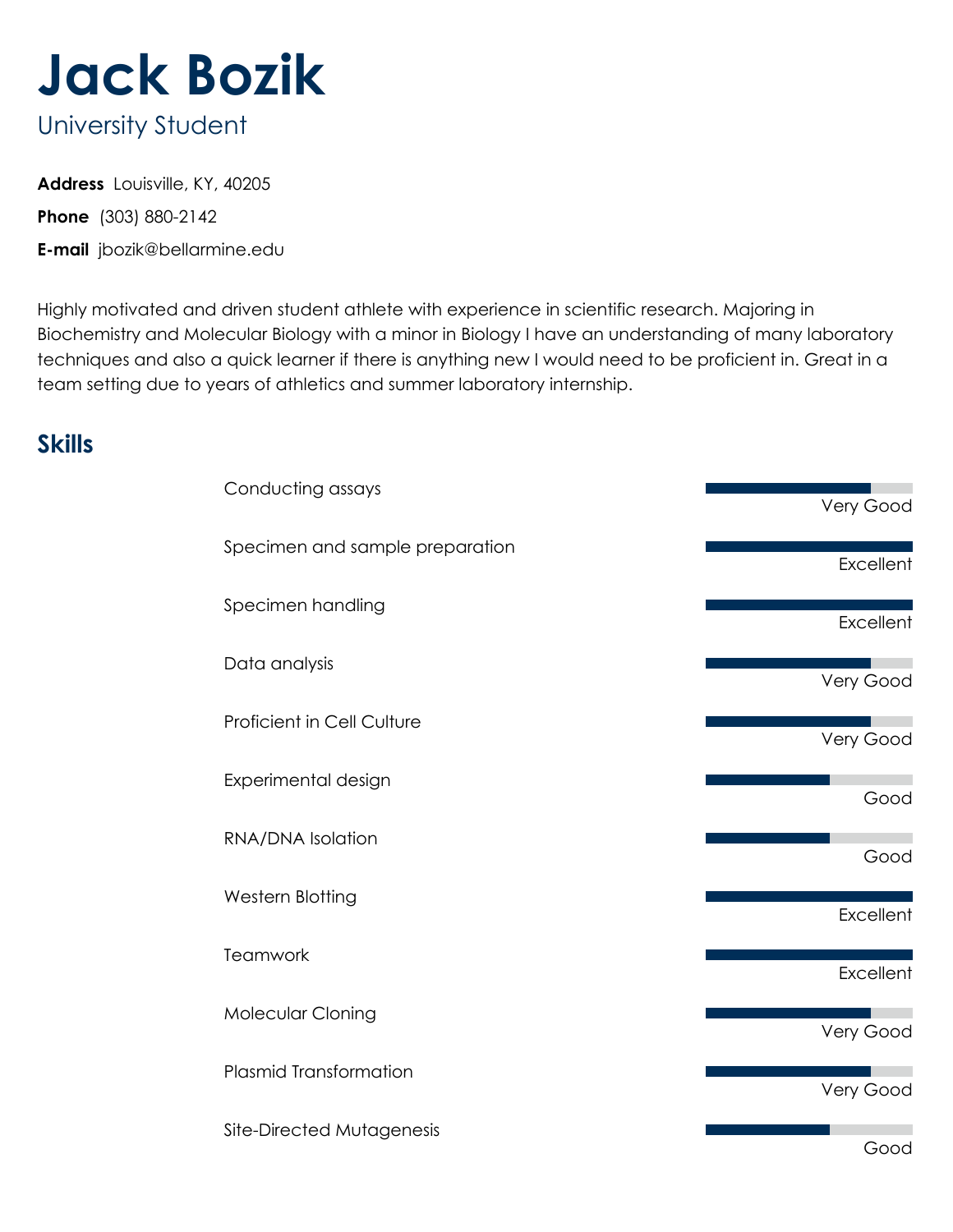## **Work History**

#### 2021-06 - 2021-08 **Biomedical Undergraduate Research Assistant**

*University Of Louisville, Louisville, KY*

- Summer intern at the University of Louisville Diabetes & Obesity Center which is part of the university's larger Health Science Center and is located within the medical school campus. Worked in Dr. Bradford Hill's lab which focuses on cardiac metabolism, remodeling, and repair.
- Cultured and maintained cells.
- Planned, modified, and executed research techniques, procedures and tests.
- Conducted research pertaining to possible metabolic pathways involved in post myocardial infarction remodeling to generate quantitative data.
- Assisted on data gathering and processing for other researchers in the lab.

#### 2019-09 - 2020-07 **Athletic Coach**

*LXTC Lacrosse Training, Goalie Evolution Academy, Denver, CO*

Helped coach and develop lacrosse goalies from across Colorado in a wide range of ages and experiences.

#### 2019-05 - 2019-07 **Assistant Property Manager**

*Red Chair Realty, Denver, CO*

Assistant Landscaper/ Developer.

### **Education**

#### 2019-08 - Current **Bachelor of Arts: Biochemistry And Molecular Biology**

*Bellarmine University - Louisville, KY*

- Dean's List all 5 semesters I have attended University.
- Athlete on Bellarmine's D1 Mens Lacrosse Team
- Member of Bellarmine University's Honors Program.
- Relevant Coursework Completed: General Biology and Chemistry, Organic Chemistry, Plant and Animal Biology, Cell Biology, Genetics, Microbiology, Molecular Biology & Biochemistry.
- Received Bellarmine University's Monsignor Horrigan Scholarship Award.

#### 2015-08 - 2019-05 **High School Diploma**

*Wheat Ridge High School - Wheat Ridge, CO*

- Member of French Honors Society.
- Member of Student Government.
- $-4.2$  GPA
- Elected Captain of Mens Lacrosse Team.